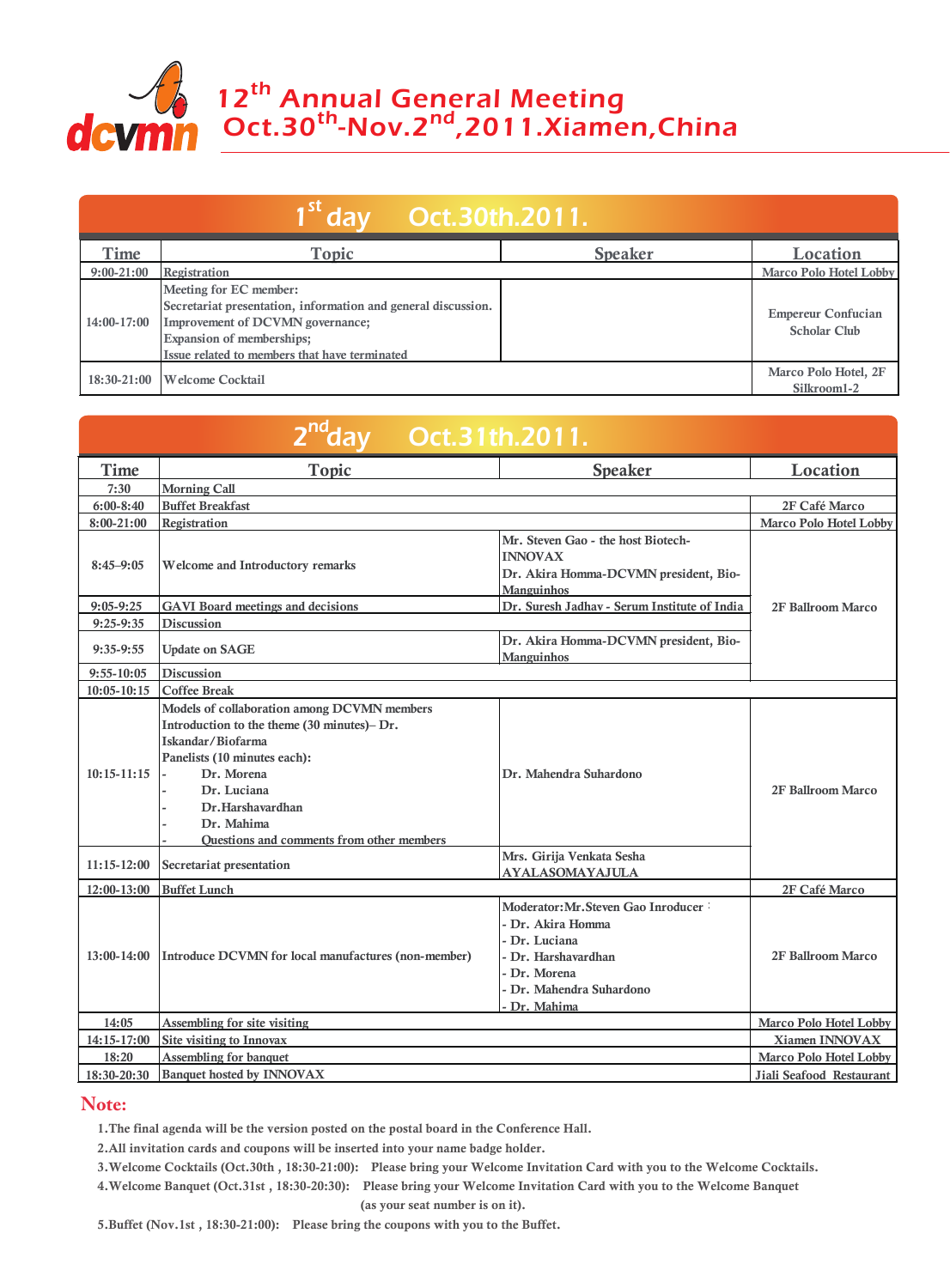

## 12<sup>th</sup> Annual General Meeting Oct.30<sup>th</sup>-Nov.2<sup>nd</sup>,2011.Xiamen,China

| 3rd day Nov. 1st. 2011. |                                                                                                     |                                                                                                                                                   |                          |
|-------------------------|-----------------------------------------------------------------------------------------------------|---------------------------------------------------------------------------------------------------------------------------------------------------|--------------------------|
| <b>Time</b>             | Topic                                                                                               | <b>Speaker</b>                                                                                                                                    | Location                 |
| 7:30                    | <b>Morning Call</b>                                                                                 |                                                                                                                                                   |                          |
| $6:00 - 8:40$           | <b>Buffet Breakfast</b>                                                                             |                                                                                                                                                   | 2F Café Marco            |
|                         | <b>INAUGURAL CEREMONY AND INTRODUCTION</b>                                                          | Chairman: Dr. Akira Homma-DCVMN<br>president, Bio-Manguinhos                                                                                      |                          |
|                         | Welcome address                                                                                     | Government Officer of Xiamen city                                                                                                                 |                          |
|                         | <b>Opening address</b>                                                                              | Dr. Akira Homma-DCVMN president, Bio-                                                                                                             |                          |
|                         |                                                                                                     | <b>Manguinhos</b>                                                                                                                                 | <b>2F Ballroom Marco</b> |
| $9:00-9:40$             | <b>Key Note address</b>                                                                             | Prof. WeiZhong Yang- Deputy Director of<br>China CDC                                                                                              |                          |
|                         | <b>Key Note address</b>                                                                             | Prof. Shumin Zhang-Director of Division of<br><b>Biological Product of Registers Department</b><br>of SFDA                                        |                          |
| $9:40-10:00$            | <b>Coffee Break</b>                                                                                 |                                                                                                                                                   |                          |
|                         | <b>Session I WHO Pre-qualification</b>                                                              | Moderator: Dr Mahima Datla - Biological<br>Evans<br>Introducer: Dr. Nora Dellepiane-WHO                                                           |                          |
| $10:10-10:30$           | WHO Vaccines Prequalification: Revision of requirements                                             | Dr. Nora Dellepiane-WHO                                                                                                                           |                          |
| $10:30-10:50$           | Quality Control System of Vaccine in China                                                          | Prof. Junzhi Wang - Deputy Director of<br>National Institute For Food And Drug Control,<br><b>SFDA</b>                                            | <b>2F Ballroom Marco</b> |
| $10:50-11:20$           | <b>Panel Discussion</b>                                                                             | Dr. Nora Dellepiane / Prof. Junzhi Wang / Dr.<br>Jadhav/Biological Evans/Other<br><b>Manufacturers</b>                                            |                          |
|                         | <b>Session II Biological Standard</b>                                                               | Moderator: Mr. Rayasam Prasad -<br><b>Biological Evans</b>                                                                                        |                          |
| 11:30-12:00             | <b>Revision of Recommendations for Acellular Pertussis</b><br><b>Vaccines and Combined Vaccines</b> | Dr. Lei Dianliang - WHO                                                                                                                           | <b>2F Ballroom Marco</b> |
| $12:00 - 12:30$         | Standardisation for vaccine quality control- an introduction of<br><b>NIBSC</b>                     | Dr. Dorothy Xing - NIBSC                                                                                                                          |                          |
| $12:10-12:30$           | <b>Panel Discussion</b>                                                                             | Dr. Lei Dianliang / Dr. Dorothy Xing/<br><b>Biological Evans/Other Manufacturers</b>                                                              |                          |
| 12:30-13:30             | <b>Buffet Lunch</b>                                                                                 |                                                                                                                                                   | 2F Café Marco            |
|                         | <b>Session III Trends on the Global Vaccine Market</b>                                              | Moderator: Dr. Akira Homma- Bio-<br><b>Manguinhos</b><br>Introducer: Dr. Aurelia Fabienne Nguyen or<br>Dr. Jonathan James Pearman-GAVI            |                          |
| 13:40-14:00             | Vaccine Technology Projects at PATH: An Update                                                      | Dr. Dexiang Chen - PATH                                                                                                                           |                          |
| 14:00-14:20             | <b>WHO Vaccine Safety Blue Print Project</b>                                                        | Dr Philipp Lambach - WHO                                                                                                                          |                          |
| 14:20-15:00             | LMIC new vaccine adoption study                                                                     | Dr. Marty Makinen-Results for Development<br>Institute & Dr. Miloud Kaddar - WHO                                                                  | 2F Ballroom Marco        |
| 15:00-15:20             | GAVI's Role in Supporting Vaccine Introduction in Low-<br><b>Income Markets</b>                     | Dr. Jonathan Pearman - GAVI                                                                                                                       |                          |
| 15:20-15:50             | <b>Panel Discussion</b>                                                                             | Dr. Dexiang Chen/Dr Philipp Lambach / Dr.<br>Marty Makinen/Dr. Miloud KaddarDr.<br>Jonathan Pearman/Bio-Manguinhos/ Other<br><b>Manufacturers</b> |                          |
| 15:50-16:20             | <b>Coffee Break</b>                                                                                 |                                                                                                                                                   |                          |
|                         | Session IV China – present and future in vaccine supply for the Global<br><b>Market</b>             | Moderator: Dr. James Wai Kuo Shih-<br><b>Xiamen University</b>                                                                                    |                          |
| 16:30-16:50             | EPI programme in China (TBC)                                                                        | Prof. WeiZhong Yang- Deputy Director of<br>China CDC                                                                                              |                          |
| $16:50-17:10$           | <b>Local strategies for Biotech</b>                                                                 | Dr. Erman Zeng - Deputy director of Xiamen<br><b>Institute of Technovation, BOST</b>                                                              | <b>2F Ballroom Marco</b> |
| 17:10-17:30             | Novel vaccines developed with E coli expression system                                              | Dr. Huirong Pan- INNOVAX                                                                                                                          |                          |
| 17:30-18:00             | <b>Panel Discussion</b>                                                                             | Prof. WeiZhong Yang/Dr. Guohua Bai/Dr.<br>Huirong Pan/Xiamen University/Other<br><b>Manufactuers</b>                                              |                          |
| 18:30-21:00             | <b>Buffet Dinner</b>                                                                                |                                                                                                                                                   | 2F Café Marco            |